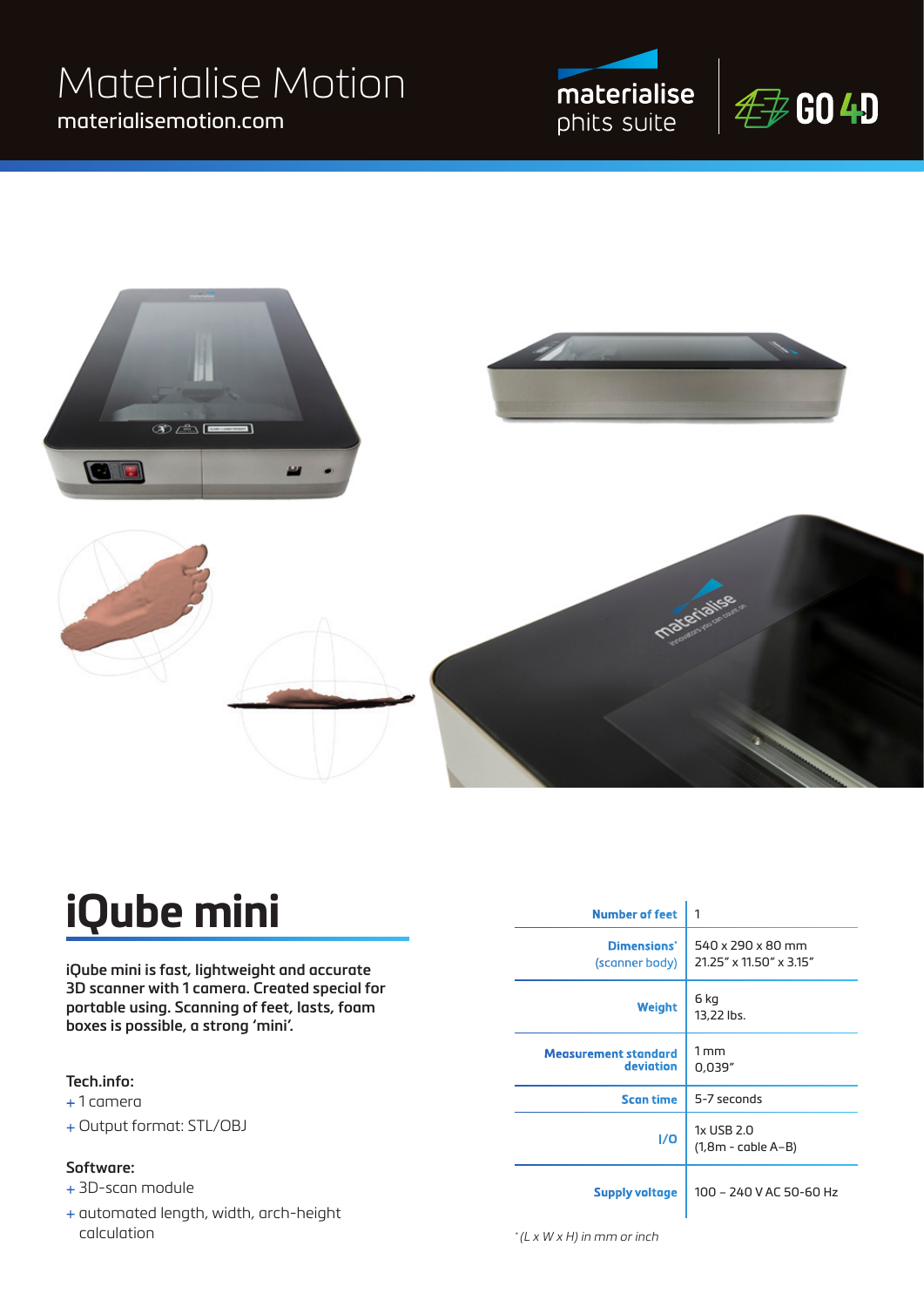### materialisemotion.com Materialise Motion









## **iQube**

**3D scanner for orthotics manufacturing. iQube is fast and very accurate. The portable casing has an integrated step for easy use.** 

#### **Model:**

+ E500 (5 cameras).

#### **Tech.info:**

+ Output format: STL/OBJ

#### **Software:**

- + 3D-scan module
- + automated length, width, arch-height calculation

| <b>Number of feet</b>                    | 1                                          |  |
|------------------------------------------|--------------------------------------------|--|
| Dimensions*<br>(scanner body)            | 700 x 380 x 200<br>27.55" x 14.90" x 7.90" |  |
| Weight                                   | 17 kg<br>37,47 lbs.                        |  |
| <b>Measurement standard</b><br>deviation | $0.4$ mm<br>0,015"                         |  |
| <b>Scan time</b>                         | 5-9 seconds                                |  |
| 1/0                                      | 1x USB 2.0<br>$(1,8m - cable A-B)$         |  |
| <b>Supply voltage</b>                    | 100 - 240 V AC 50-60 Hz                    |  |

 $*(L \times W \times H)$  in mm or inch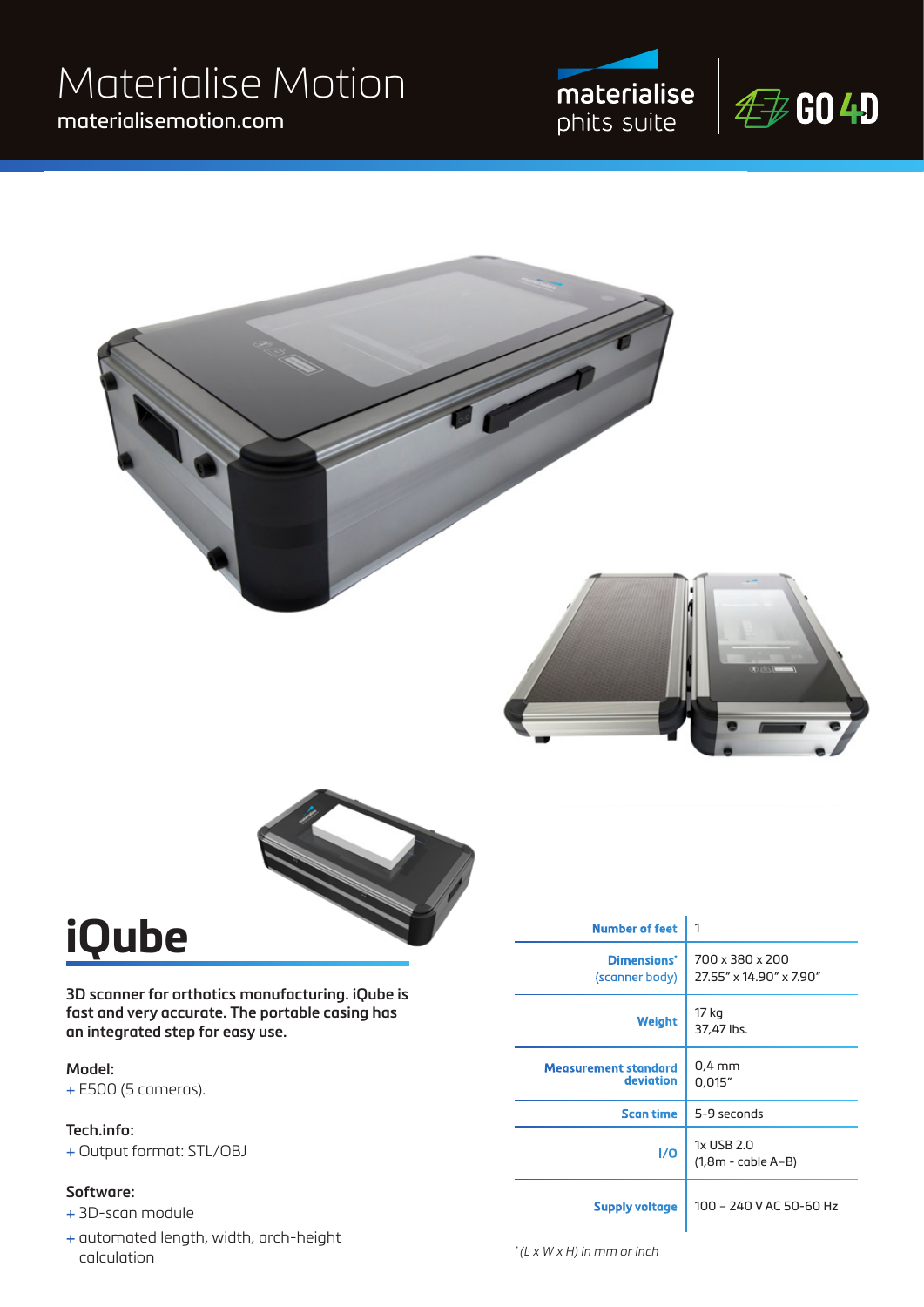# Materialise Motion

### materialisemotion.com









## **Tiger**

**High quality 3D scanner designed for orthotists, footwear manufacturers and designers. With this scanner you can scan these objects: last, feet, foam box, hand, insole, shoe.**

#### **Tech.info:**

- + 9 cameras: 8 color + 1 monochrome
- + Output format: STL/OBJ

#### **Software:**

- + 3D-scan module
- + automated length, width, arch-height calculation

| <b>Number of feet</b>                  | 1                                                     |  |
|----------------------------------------|-------------------------------------------------------|--|
| Dimensions'<br>(scanner body)          | 730 x 430 x 320<br>28.74" x 5.90" x 12.59"            |  |
| Dimensions'<br>(with handle and steps) | 755 x 832 x 1216<br>29,72" x 32,75" x 47,87"          |  |
| Weight                                 | 26 kg<br>57,32 lbs.                                   |  |
| Scanning area <sup>*</sup>             | 400 x 200 x 180 $\pm$ 5                               |  |
| Measurement standard<br>deviation      | $0.5$ mm<br>0,020"                                    |  |
| <b>Scan time</b>                       | $5 - 15$ seconds                                      |  |
| I/O                                    | 1x USB 2.0<br>(1,8m - cable A–B)                      |  |
| <b>Supply voltage</b><br>(AC mains)    | 100 - 240 V AC 50-60 Hz (to<br>external power supply) |  |

 $*(L \times W \times H)$  in mm or inch